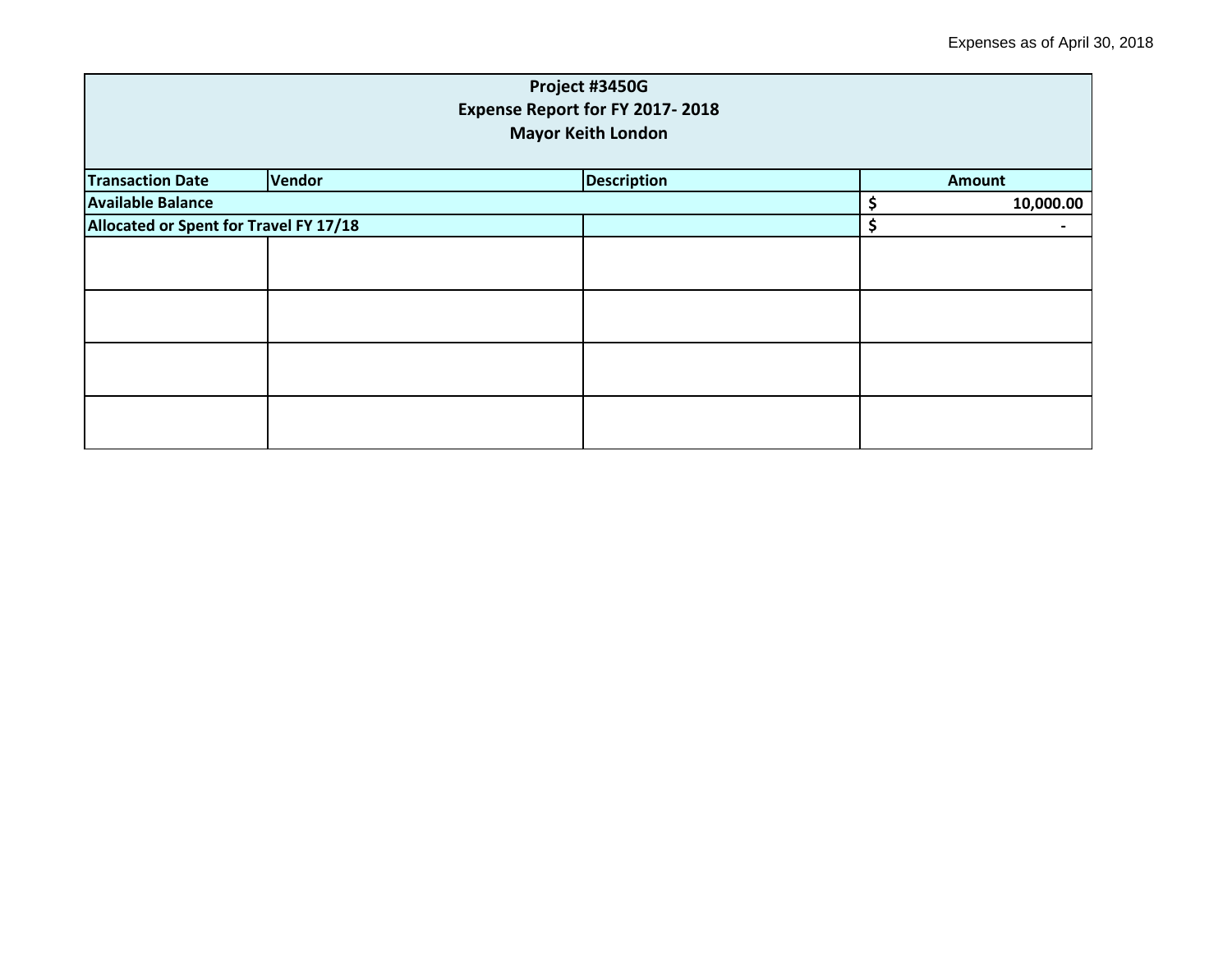|                                        |                                         | Project #3450E                                   |          |          |
|----------------------------------------|-----------------------------------------|--------------------------------------------------|----------|----------|
|                                        |                                         | <b>Expense Report for FY 2017-2018</b>           |          |          |
|                                        |                                         | <b>Vice Mayor Michele Lazarow</b>                |          |          |
| <b>Transaction Date</b>                | <b>Vendor</b>                           | <b>Description</b>                               |          | Amount   |
| Available Balance                      |                                         |                                                  |          | 8,673.25 |
| Allocated or Spent for Travel FY 17/18 |                                         | \$                                               | 1,326.75 |          |
|                                        |                                         |                                                  |          |          |
|                                        |                                         | Hotel - 'Trip to Tallahassee, Fl. For            |          |          |
| 10/23/2017                             | <b>Aloft Tallahassee Downtown Hotel</b> | <b>Preemption &amp; CRA Issues</b>               |          | 525.39   |
|                                        |                                         | <b>Credit for tax- Hotel Charges for Trip to</b> |          |          |
|                                        |                                         | Tallahassee, FL - For Preemption & CRA           |          |          |
| 10/23/2017                             | <b>Aloft Tallahassee Downtown Hotel</b> | <b>Issues</b>                                    | \$.      | (43.38)  |
|                                        |                                         | <b>Expenses - 'Trip to Tallahassee, Fl. For</b>  |          |          |
| 11/16/2017                             | <b>Aloft Tallahassee Downtown Hotel</b> | <b>Preemption &amp; CRA Issues</b>               |          | 844.74   |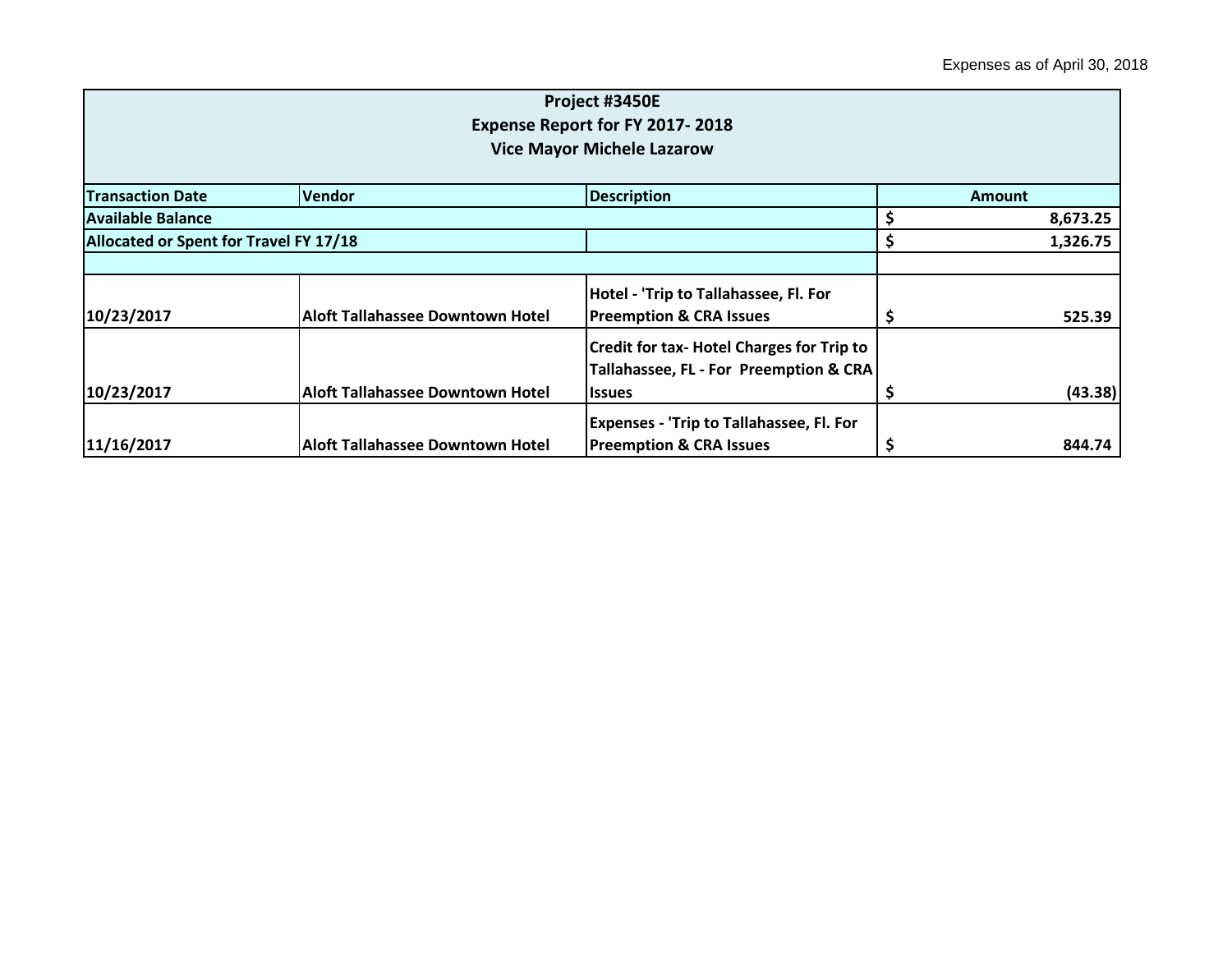|                                        |                                                                                    | Project #3450H                      |               |          |  |
|----------------------------------------|------------------------------------------------------------------------------------|-------------------------------------|---------------|----------|--|
|                                        |                                                                                    | Expense Report for FY 2017-2018     |               |          |  |
|                                        |                                                                                    | <b>Commissioner Annabelle Taub</b>  |               |          |  |
| <b>Transaction Date</b>                | Vendor                                                                             | <b>Description</b>                  | <b>Amount</b> |          |  |
| <b>Available Balance</b>               |                                                                                    |                                     | \$            | 9,545.55 |  |
| Allocated or Spent for Travel FY 17/18 |                                                                                    |                                     | \$            | 454.45   |  |
|                                        | <b>ICSC - International Councel</b>                                                |                                     |               |          |  |
| 10/24/2017                             | <b>Shipping Center</b>                                                             | Membership                          | \$            | 100.00   |  |
|                                        |                                                                                    |                                     |               |          |  |
| 10/24/2017                             | <b>ICSC- South Florida Idea Exchange</b>                                           | <b>Full Program</b>                 | \$            | 95.00    |  |
|                                        | <b>Lorman Education Services -</b><br>Webinar- Dealing with the impact of          |                                     |               |          |  |
| 11/17/2017                             | <b>Foreclosures on Municipalities and</b><br><b>Communites</b>                     | Webinar                             | \$            | 99.00    |  |
|                                        | <b>Lorman Education Services -</b><br><b>Revitalize Blighted Properties with</b>   |                                     |               |          |  |
| 11/17/2017                             | <b>Land Banks</b>                                                                  | Webinar                             | \$            | 79.20    |  |
|                                        | <b>Lorman Education Services - Social</b><br><b>Media for Government Agencies:</b> |                                     |               |          |  |
| 12/7/2017                              | How to successfully Connect with<br><b>Your Community</b>                          | <b>Audio &amp; Reference Manual</b> | \$            | 81.25    |  |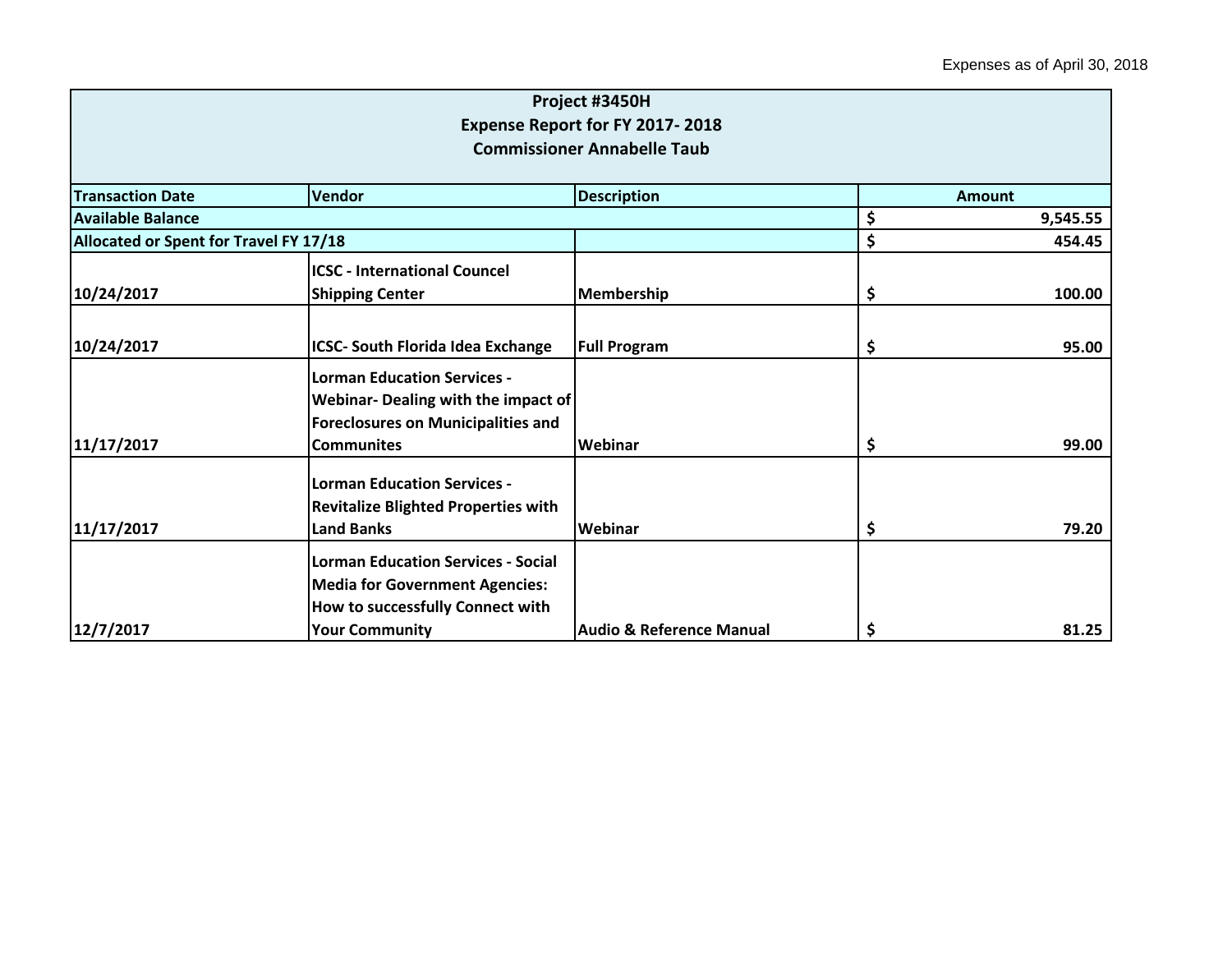| Project #3450I<br>Expense Report for FY 2017-2018<br><b>Commissioner Rich Dally</b> |                                                                                                     |                                                                           |               |          |
|-------------------------------------------------------------------------------------|-----------------------------------------------------------------------------------------------------|---------------------------------------------------------------------------|---------------|----------|
| <b>Transaction Date</b>                                                             | Vendor                                                                                              | <b>Description</b>                                                        | <b>Amount</b> |          |
| <b>Available Balance</b>                                                            |                                                                                                     |                                                                           | \$            | 6,165.00 |
|                                                                                     | Allocated or Spent for Travel FY 17/18                                                              |                                                                           |               | 90.00    |
| 3/12/2018                                                                           | <b>Broward League of Cities - Associate</b><br><b>Member Night Exhibit Hall -</b><br>March 15, 2018 | <b>Membership Meeting - Associate</b><br><b>Member Night Exhibit Hall</b> | \$            | 45.00    |
| 4/6/2018                                                                            | <b>Broward League of Cities - Scholarship</b><br>Awards - April 19, 2018                            | <b>Membership Meeting - Networking</b><br><b>Reception</b>                | \$            | 45.00    |
|                                                                                     | Note: Amount based in accordance with Commissioner Rich Dally's sworn in date of February 14, 2018. |                                                                           |               |          |